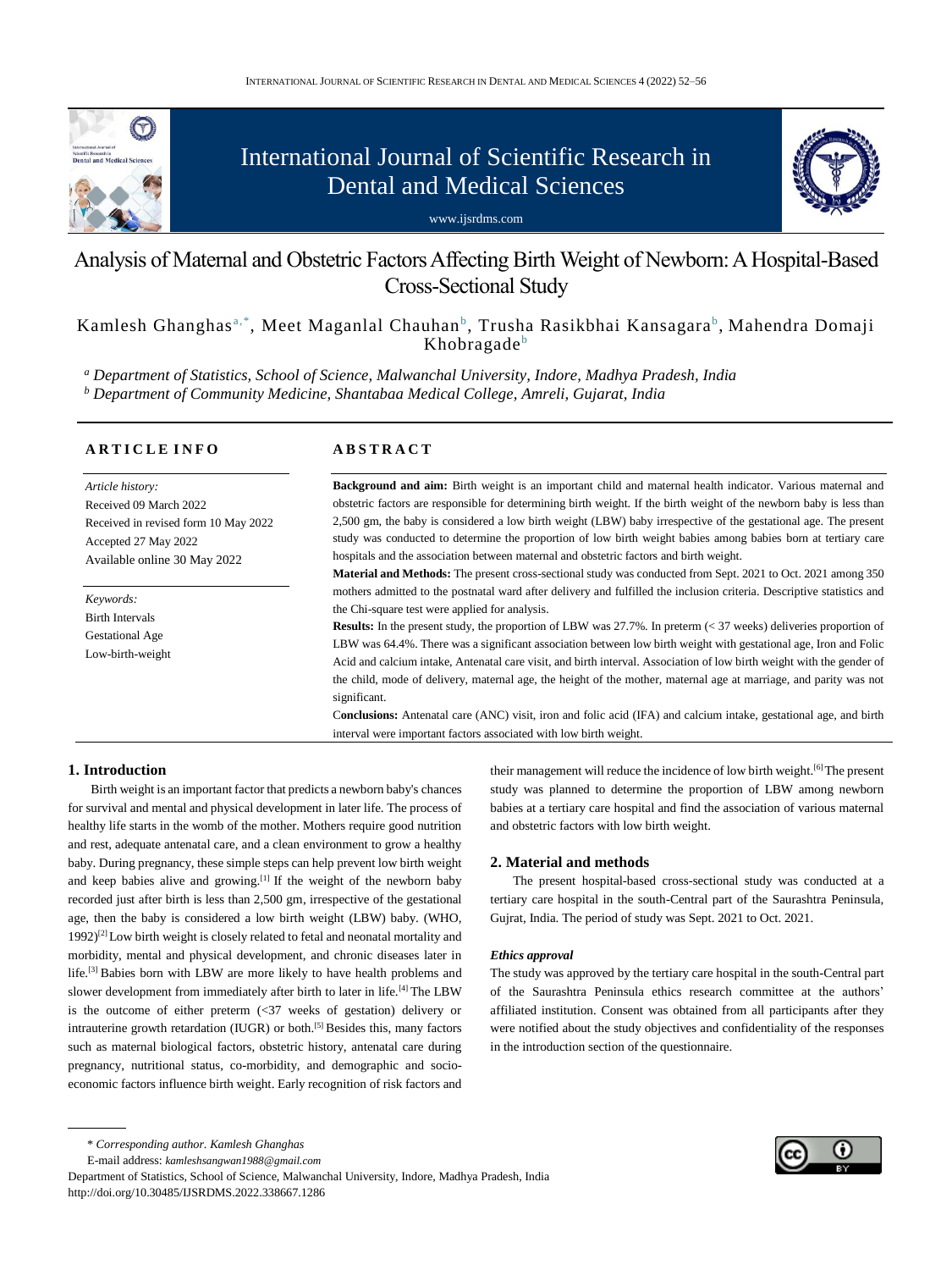#### *Study population*

The mothers who delivered at the tertiary care hospital during the study period were ready to participate in the study with the newborns.

#### *Inclusion Criteria*

Mothers with live-birth babies. Mothers with singleton babies. Mothers who give consent to participate in the study.

## *Exclusion Criteria*

Mothers with twin delivery. Mothers with stillbirth.

#### *Sample Size*

A study by Mallick A.7 showed a 17 % prevalence of low birth weight in India. The sample size was calculated by taking  $p=17%$ , an absolute error of 4 %, and using the formula n = $Z^{\alpha^2}$ pq / d2. The sample size comes out to be 338, rounded off to 350. The purpose of the study was explained, and informed verbal consent was obtained from mothers before the interview Pretested semi-structured questionnaire was used to collect information from mothers admitted to the Post-partum ward. Case papers and available health

records were also reviewed to collect the required information. Study variables included in the study were birth weight and sex of baby, mode of delivery, mother's current age, age at the time of marriage, mother's height, ANC visit, Calcium-IFA supplements consumption, gestational age, parity, and birth interval. Babies with a birth weight of less than 2500 grams were considered low birth weight babies irrespective of gestational age. Prior ethical clearance was taken from the institutional ethics committee.

#### *Statistical analysis*

Collected data were entered in MS office Excel 2010 format. Data analysis was carried out using version 21.0 of SPSS, and the results were presented in tables and diagrams. The proportion was used to summarize categorical data, and the Chi-square test was applied to find an association between variables. The p-value of less than 0.05 is statistically significant with a confidence level of 95 %.

#### **3. Results**

In the present study, the proportion of LBW was 27.7% (Fig. 1). All newborns' mean birth weight was  $2713 \pm 433$  gm, ranging from 1490 gm to 4200 gm. The mean birth weight of LBW babies was  $2223 \pm 236$  grams and of NBW babies was 2901± 332 grams.



**Fig. 1. Pie diagram showing the proportion of low birth weight (n=350).**

Table1 shows that among 350 babies, 174 (49.7%) were baby boys, and 176 (50.3%) were baby girls. The proportion of low birth weight in male babies was 25.9% and in female babies was 29.5%. Out of 350, 212 (60.6%) newborns were delivered by normal vaginal delivery and 138 (39.4%) newborns by cesarean section. The percentage of low birth weight in normal vaginal delivery was 31.1%. There was no statistically significant association of low birth weight with the sex of the newborn  $(p=0.441)$  and mode of delivery (p=0.077).

**Table 1. Association of low birth weight with the gender of baby and mode of delivery (n=350).**

| <b>Variable</b>   | Total (no.) |                | <b>Birth weight</b> | <b>Chi-square</b> | <b>P-value</b> |  |  |  |
|-------------------|-------------|----------------|---------------------|-------------------|----------------|--|--|--|
|                   |             | LBW no. $(\%)$ | NBW no. $(\%)$      |                   |                |  |  |  |
| Gender of newborn |             |                |                     |                   |                |  |  |  |
| Male              | 174         | 45(25.9%)      | $129(74.1\%)$       | 0.593             | 0.441          |  |  |  |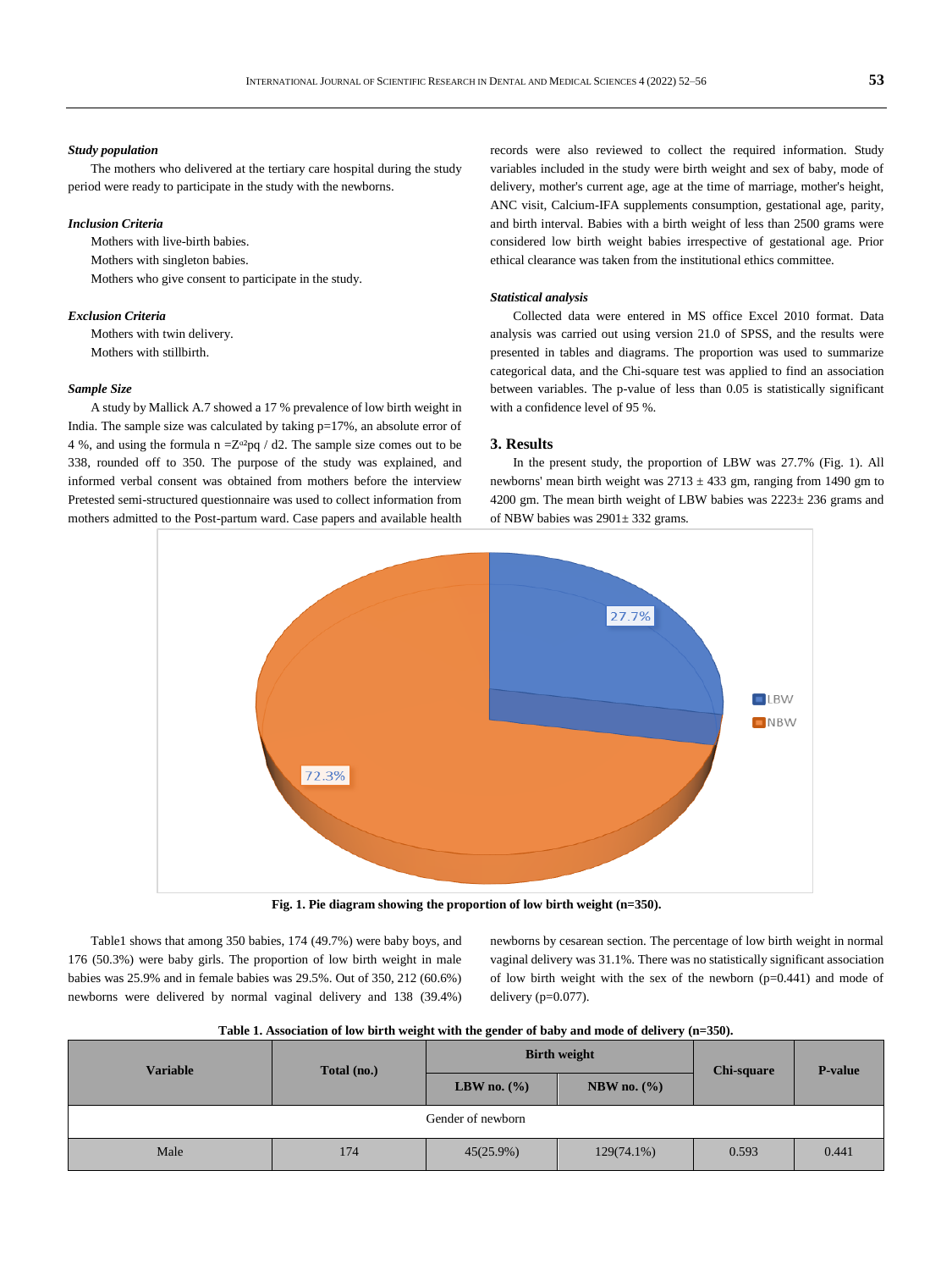| Female                  | 176 | 52(29.5%) | 124(70.5%) |       |       |  |  |  |
|-------------------------|-----|-----------|------------|-------|-------|--|--|--|
| Mode of delivery        |     |           |            |       |       |  |  |  |
| Normal vaginal delivery | 212 | 66(31.1%) | 146(68.9%) | 3.135 | 0.077 |  |  |  |
| Cesarean section        | 138 | 31(22.5%) | 107(77.5%) |       |       |  |  |  |

Table 2 shows the association of low birth weight with maternal age, marriage age, and mother height. Maternal age ranged from 19 years to 38 years. The mean age of mothers at delivery was 24.5 years. Most mothers (53.1 %) were from age 21 to 25 years old. The percentage of low birth weight was 33.3% among mothers of age ≤20 years and 18.2 % among mothers of age > 30 years. It shows that the proportion of LBW decreased when the age

of mothers increased. The percentage of low birth weight was 35.7% among women married at age < 18 years and 26.6% among women married at age  $\geq$  18 years. About 42.9% of mothers with a height < 145 cm gave birth to LBW babies. In the present study, no statistically significant association was found between low birth weight with maternal age at delivery  $(p=0.159)$ , maternal age at marriage ( $p=0.327$ ), and height of mother ( $p=0.062$ ).

| Variable | Total (no.) | <b>Birth weight</b> | Chi-square      | P-value |  |
|----------|-------------|---------------------|-----------------|---------|--|
|          |             | LBW no. $(\% )$     | NBW no. $(\% )$ |         |  |

**Table 2. Association of low birth weight with maternal age, age at marriage, and maternal height (n= 350).**

|                                                         |     | LBW no. $(\% )$ | NBW no. $(\%$ |       |       |  |  |  |
|---------------------------------------------------------|-----|-----------------|---------------|-------|-------|--|--|--|
| Mother's age at the time of current delivery (in years) |     |                 |               |       |       |  |  |  |
| $\leq$ 20 years                                         | 51  | $17(33.3\%)$    | 34(67.7%)     |       | 0.159 |  |  |  |
| $21-25$ years                                           | 186 | 58(31.2%)       | 128(68.8%)    | 5.181 |       |  |  |  |
| $26-30$ years                                           | 91  | 18(19.8%)       | 73(80.2%)     |       |       |  |  |  |
| $>30$ years                                             | 22  | $4(18.2\%)$     | $18(81.8\%)$  |       |       |  |  |  |
| Age at Marriage                                         |     |                 |               |       |       |  |  |  |
| $<$ 18 years                                            | 41  | $14(34.1\%)$    | 27(65.9%)     | 0.959 | 0.327 |  |  |  |
| $\geq$ 18 years                                         | 309 | 83(26.9%)       | $226(73.1\%)$ |       |       |  |  |  |
| Maternal height (in cm)                                 |     |                 |               |       |       |  |  |  |
| $<$ 145 cm                                              | 28  | 12(42.9%)       | $16(57.1\%)$  | 3.484 | 0.062 |  |  |  |
| $\geq$ 145 cm                                           | 322 | 85(26.4%)       | 237(73.6%)    |       |       |  |  |  |

Table 3 shows that the proportion of low birth weight was 54.9% among the mothers who either did not consume or consumed IFA and calcium tablets for < 100 days during pregnancy, while 18.1 % among the mothers who took IFA and calcium tablets for > 100 days. Non-consumption of IFA and calcium tablets increase the risk of low birth weight. There was a highly significant association between IFA-calcium consumption and low birth weight

(p=0.000). We found that 32.8% of mothers with  $\langle 4 \text{ ANC visits delivered} \rangle$ low birth weight babies. The proportion of LBW was 11% among mothers with≥4 ANC visits. More no. of ANC visits decrease the chances of giving birth to a low-birth-weight baby. There was a highly significant association between no. of ANC visits and low birth weight ( $p = 0.000$ ).

| <b>Variable</b>                              | Total (no.) |                 | <b>Birth weight</b> | <b>Chi-square</b> | <b>P-value</b> |  |  |  |
|----------------------------------------------|-------------|-----------------|---------------------|-------------------|----------------|--|--|--|
|                                              |             | LBW no. $(\% )$ | NBW no. $(\% )$     |                   |                |  |  |  |
| IFA and calcium supplements intake (in days) |             |                 |                     |                   |                |  |  |  |
| $< 100$ days                                 | 91          | 50(54.9%)       | $41(45.1\%)$        | 45.517            | 0.000          |  |  |  |
| $>100$ days                                  | 259         | $47(18.1\%)$    | 212(89.1%)          |                   |                |  |  |  |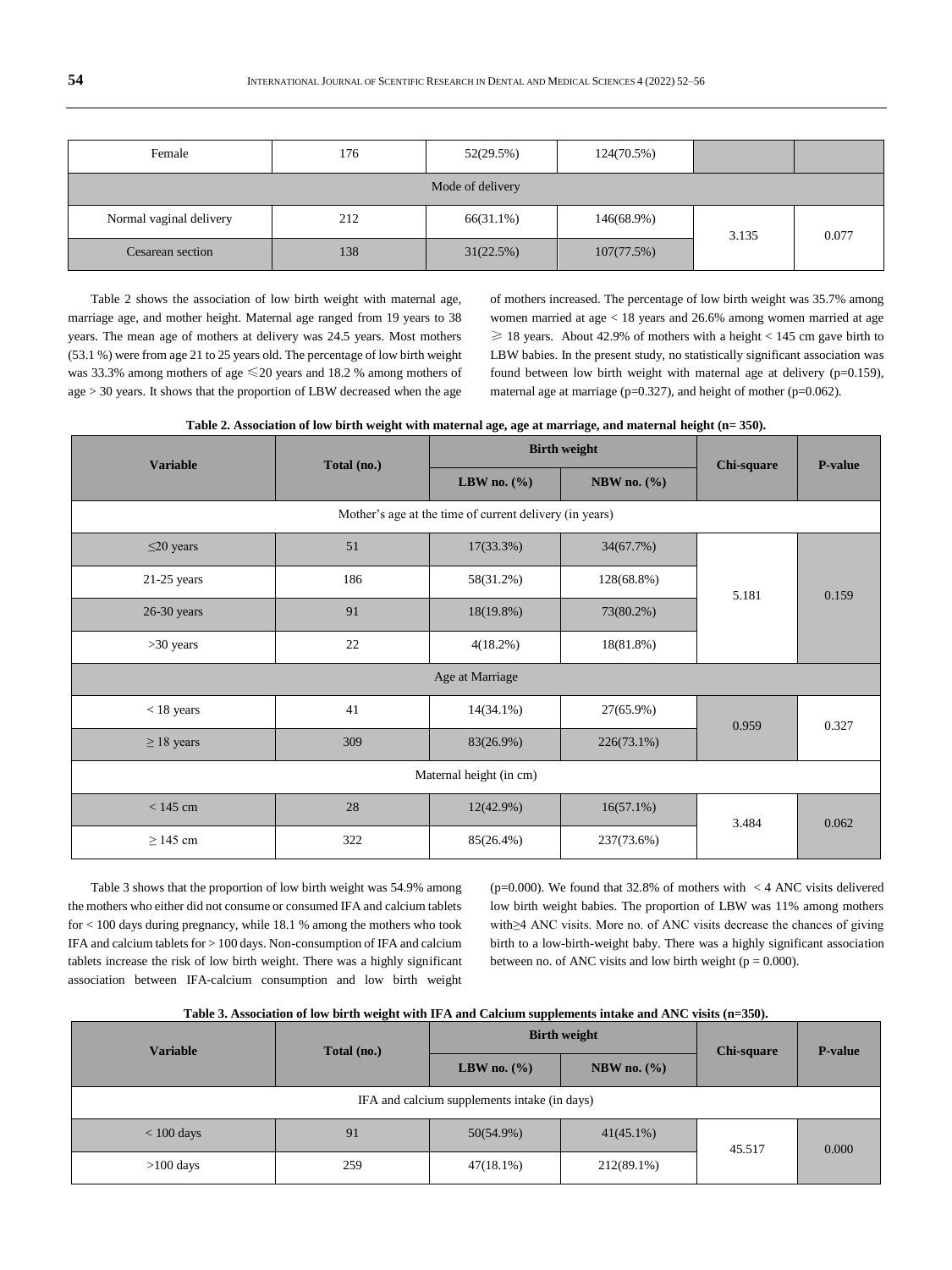| No. of ANC visits |     |            |               |        |       |  |  |  |  |
|-------------------|-----|------------|---------------|--------|-------|--|--|--|--|
| ⊂ 4               | 268 | 88 (32.8%) | $180(67.2\%)$ | 14.977 | 0.000 |  |  |  |  |
| $\geq$ 4          | 82  | $9(11\%)$  | 73 (89%)      |        |       |  |  |  |  |

Table 4 shows that the percentage of low birth weight babies was 64.4 % in preterm deliveries and 4.7% in term deliveries. There was a highly significant association between gestational age and low birth weight ( $p =$ 0.000). In the present study, the proportion of LBW was 30.1% among primiparous mothers and 25.5% among multiparous mothers. There was no

statistically significant association between parity and low birth weight. The proportion of LBW was 45.8 % when the birth interval was < 2 years and 17% when the birth interval was  $> 3$  years. The difference was statistically significant (p=0.029).

**Table 4. Association of low birth weight with Gestational age, parity (n=350), and birth interval (n=175)\*.**

| <b>Variable</b>         | Total (no.) |                 | <b>Birth weight</b> | <b>Chi-square</b> | <b>P-value</b> |  |  |  |
|-------------------------|-------------|-----------------|---------------------|-------------------|----------------|--|--|--|
|                         |             | LBW no. $(\% )$ | NBW no. $(\% )$     |                   |                |  |  |  |
| Gestational age         |             |                 |                     |                   |                |  |  |  |
| Preterm $(<$ 37 weeks)  | 135         | 87(64.4%)       | 48(35.6%)           | 147.997           | 0.000          |  |  |  |
| Term ( $\geq$ 37 weeks) | 215         | 10(4.7%)        | 205(95.3%)          |                   |                |  |  |  |
| Parity                  |             |                 |                     |                   |                |  |  |  |
| Primipara               | 166         | $50(30.1\%)$    | 116(69.9%)          | 0.913             | 0.339          |  |  |  |
| Multipara               | 184         | 47(25.5%)       | 137(74.5%)          |                   |                |  |  |  |
| <b>Birth Interval</b>   |             |                 |                     |                   |                |  |  |  |
| $<$ 2 years             | 24          | $11(45.8\%)$    | $13(54.2\%)$        |                   |                |  |  |  |
| 2-3 years               | 98          | 26(26.5%)       | 72 (73.5%)          | 7.104             | 0.029          |  |  |  |
| $>3$ years              | 53          | 9(17%)          | 44(83%)             |                   |                |  |  |  |

Note: -\* Only Multiparous mothers who delivered a live-born baby in a previous pregnancy were included.

# **4. Discussion**

In the present study, out of 350 live births, 97 (27.7%) babies were born with low birth weight. A study by Gogoi N et al.<sup>[8]</sup> reported a 26 % proportion of low birth weight. Dasgupta A et al.<sup>[9]</sup> showed 27.3%, and Sarika M et al.<sup>[10]</sup> found a 26.9% proportion of low birth weight in their studies. We found a 25.9% LBW proportion among male babies and 29.5%among female babies. There was no significant association between the gender of the baby and birth weight. Similarly, a study by Choudhary A K et al.<sup>[11]</sup> showed a 34.7% LBW proportion among male babies and 37.7% among female babies. Bhattacharjya H et al.<sup>[12]</sup> observed 24.3% LBW among male babies and 23.5% among female babies. These studies also did not find a significant association between the gender of newborns and low birth weight. In our study, the proportion of LBW was high (33.3%) among mothers of age group  $\leq 20$ years, with no statistically significant association between maternal age and birth weight. A study by Aproova M S et al.<sup>[6]</sup> found a higher (44.4%) LBW proportion among mothers of age  $\leq$  19 years compared to 20 % among mothers of age  $\geq$  30 years. In the present study, we found a 31.1% LBW proportion among mothers who delivered by normal vaginal delivery. In cesarean section mode, 22.5% of mothers delivered LBW babies. Bhattacharjya H et al.,<sup>[12]</sup> in their study, found 32.8 % LBW among vaginal deliveries and 17.2 % among cesarean deliveries. Of mothers who married at age <18 years, 35.7 % delivered LBW babies. The proportion of LBW was 26.6% when mothers married at age  $\geq$  18 years. There was no significant association between mothers' age at marriage and low birth weight. Similarly, a study conducted by Bansal P et al.<sup>[13]</sup> showed a 30.4 % and 21.3 % LBW proportion among mothers married at age  $\lt$  18 years and  $\geq$  18 years, respectively, with no significant association between mothers' age at marriage and low birth weight. In the present study, the proportion of LBW was 42.9 % among mothers with height  $< 145$  cm and 26.4% among mothers with height ≥ 145 cm. There was no significant association between maternal height and birth weight. Similarly, studies by Choudhary A K et al., [11] Jain S et al.,<sup>[14]</sup> and Deka A et al.<sup>[15]</sup> observed 37.5 %, 42.1%, and 54.5% LBW proportion respectively among mothers of height < 145 cm in their studies. The present study reported that 54.9% of mothers who consumed IFA and calcium tablets for  $< 100$  days delivered LBW babies. Narain S et al.<sup>[16]</sup> showed a 39 % LBW proportion among mothers who did not-consumed IFA and calcium. We found a 32.8 % LBW proportion among mothers who made < 4 ANC visits during pregnancy. The LBW proportion was 11% among mothers who had 4 or more ANC visits. The proportion of LBW decreased when mothers took more ANC care visits during pregnancy. There was a highly significant association between ANC visits and birth weight (p=0.000).